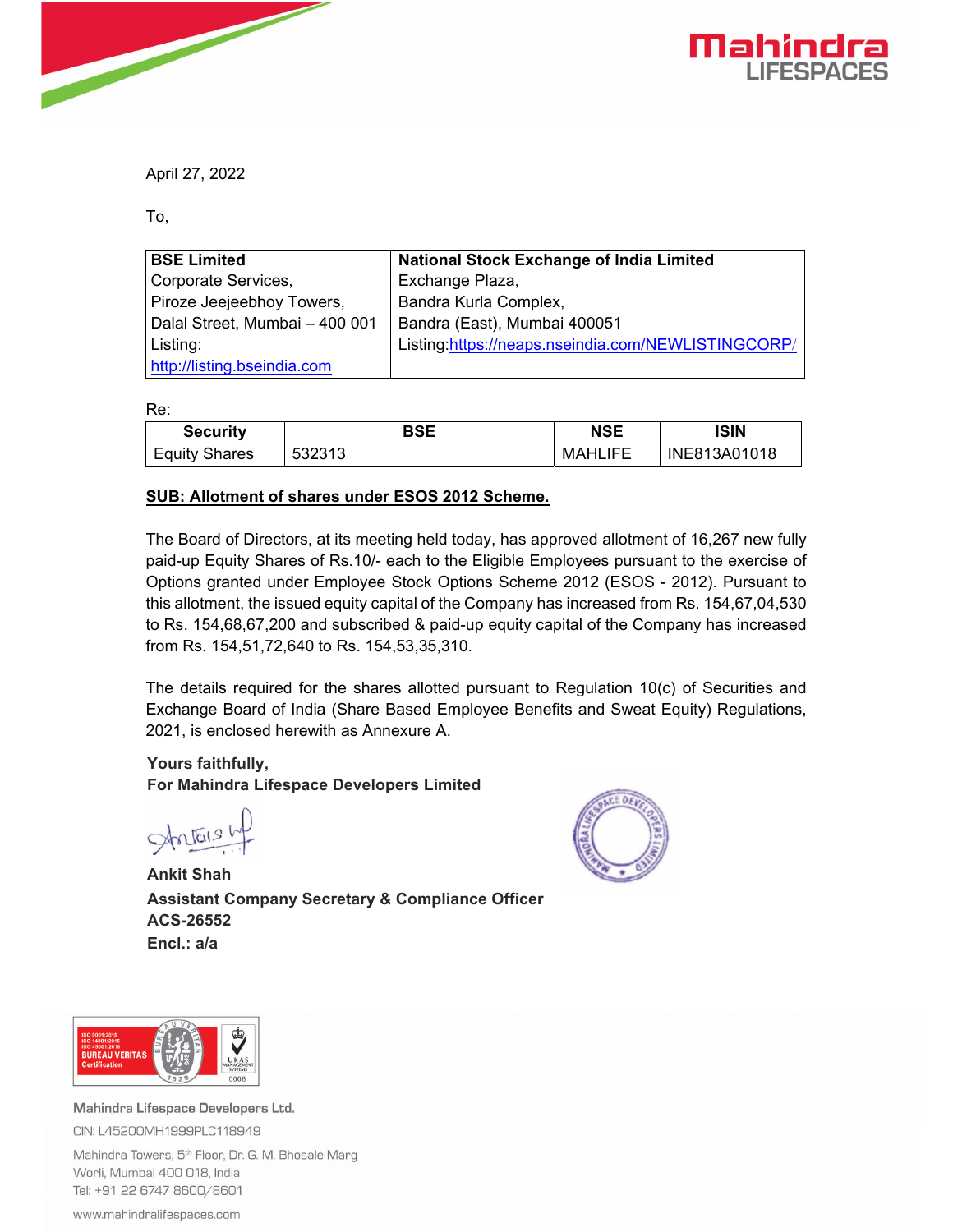



## **ANNEXURE A**

| Sr. No           | <b>Particulars</b>                                                                                                                                                                                                                                    | <b>Original ESOP Options</b>                                          | <b>Bonus ESOP Options</b>                                         |
|------------------|-------------------------------------------------------------------------------------------------------------------------------------------------------------------------------------------------------------------------------------------------------|-----------------------------------------------------------------------|-------------------------------------------------------------------|
| $\overline{1}$ . | Name of the Company                                                                                                                                                                                                                                   | Mahindra Lifespace Developers Limited                                 |                                                                   |
| $\overline{2}$ . | Registered Office                                                                                                                                                                                                                                     | 5 <sup>th</sup> Floor, Mahindra Towers, Worli, Mumbai - 400018.       |                                                                   |
| $\overline{3}$ . | Name of the recognized<br>Stock Exchanges on which<br>the company's shares are<br>listed                                                                                                                                                              | <b>BSE</b> limited<br>National Stock Exchange of India Limited        |                                                                   |
| 4.               | Filing date of the statement<br>referred in regulation 10(b)<br>Securities<br>of the<br>and<br>Exchange Board of India<br>(Share Based Employee<br>Benefits and Sweat Equity)<br>Regulations, 2021 with the<br>recognized<br><b>Stock</b><br>Exchange | NSE and BSE: August 24,<br>2012                                       | NSE: November 11, 2021<br>BSE: November 12, 2021                  |
| $\overline{5}$ . | Filing Number, if any                                                                                                                                                                                                                                 | NSE: NSE/LIST/179796-C<br>BSE:<br>DCS/AMAL/BS/<br>ESOP-IP/272/2012-13 | NSE: NSE/LIST/28925<br>BSE:<br>DCS/FL/TL/ESOP-<br>IP/1690/2021-22 |
| 6.               | <b>Title</b><br>the<br>Scheme<br>of<br>pursuant to which shares<br>are issued, if any                                                                                                                                                                 | Employee Stock Options Scheme 2012 (ESOS - 2012)                      |                                                                   |
| 7.               | Kind of security to be listed                                                                                                                                                                                                                         | <b>Equity Shares</b>                                                  |                                                                   |
| 8.               | Par value of the shares                                                                                                                                                                                                                               | Rs.10 per share                                                       |                                                                   |
| 9.               | Date of issue of shares                                                                                                                                                                                                                               | April 27, 2022                                                        |                                                                   |
| 10.              | Number of shares issued                                                                                                                                                                                                                               | new fully<br>4,089<br>paid-up<br>Equity Shares under ESOS<br>2012     | 12,178 new fully paid-up<br>Equity Shares under ESOS<br>2012      |
| 11.              | Share Certificate No., if<br>applicable                                                                                                                                                                                                               | Shares are being credited to Allottees in demat mode                  |                                                                   |
| 12.              | Distinctive number of the<br>share, if applicable                                                                                                                                                                                                     | 163053101 to 163069367                                                |                                                                   |
| 13.              | ISIN Number of the shares<br>if issued in Demat                                                                                                                                                                                                       | INE813A01018                                                          |                                                                   |
| 14.              | Exercise price per share                                                                                                                                                                                                                              | Rs. 10                                                                | <b>Rs. 0</b>                                                      |



Mahindra Lifespace Developers Ltd. CIN: L45200MH1999PLC118949

Mahindra Towers, 5<sup>th</sup> Floor, Dr. G. M. Bhosale Marg Worli, Mumbai 400 018, India Tel: +91 22 6747 8600/8601

www.mahindralifespaces.com